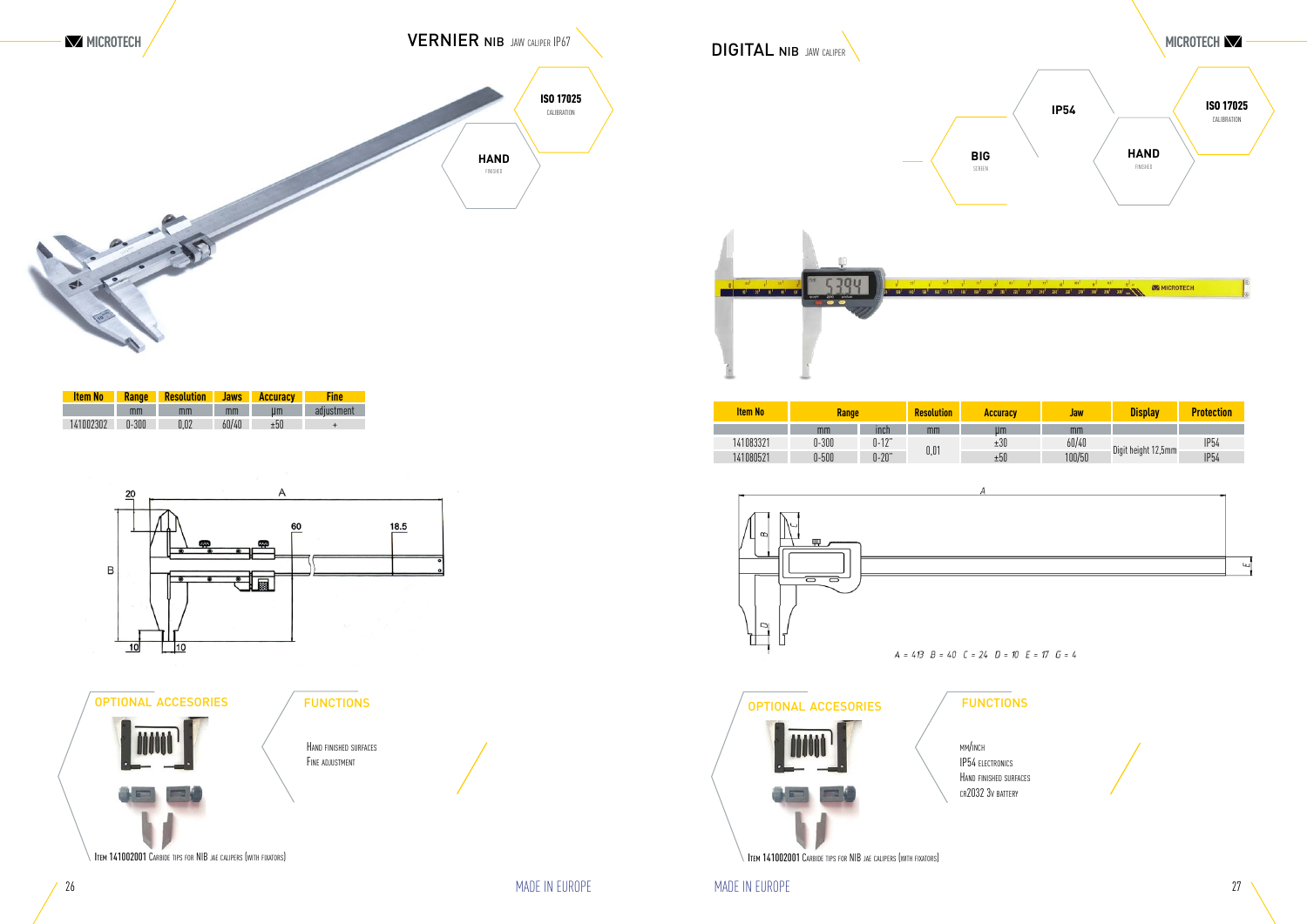# **DIGITAL NIB JAW CALIPER**

| <b>Item No</b> | Range   |           | <b>Resolution</b> | <b>Accuracy</b> | Jaw   | <b>Display</b>             | <b>Protection</b> | <b>Data output</b> |
|----------------|---------|-----------|-------------------|-----------------|-------|----------------------------|-------------------|--------------------|
|                | mm      | inch      | mm                | µm              | mm    |                            |                   |                    |
| 141072391      | $0-300$ | $0 - 12"$ | 0,01              | $\pm30$         | 60/40 | Swiss Digit height<br>11mm | <b>IP67</b>       | <b>WIRELESS</b>    |
| $\infty$       |         | щщ        | 100000000000      |                 | А     |                            |                   |                    |
|                |         |           |                   |                 |       |                            |                   |                    |
|                |         |           |                   |                 |       |                            |                   |                    |





| <b>Item No</b> | <b>Range</b> |          | <b>Resolution</b> | <b>Accuracy</b> | <b>Jaw</b> | <b>Display</b>                | <b>Protection</b> |
|----------------|--------------|----------|-------------------|-----------------|------------|-------------------------------|-------------------|
|                | mm           | ınch     | mm                | um              | mm         |                               |                   |
| 141072321      | $0-300$      | $0-12$ " | $0.01\,$          | ±30             | 60/40      | Swiss Digit height<br>$11$ mm | <b>IP67</b>       |





Item 141002001 Carbide tips for NIB jae calipers (with fixators)



mm/inch Preset



Swiss IP67 electronics Hand finished surfaces cr2032 3v battery WIRELESS APPS FOR WINDOWS, ANDROID, IOS data transfer to MDS